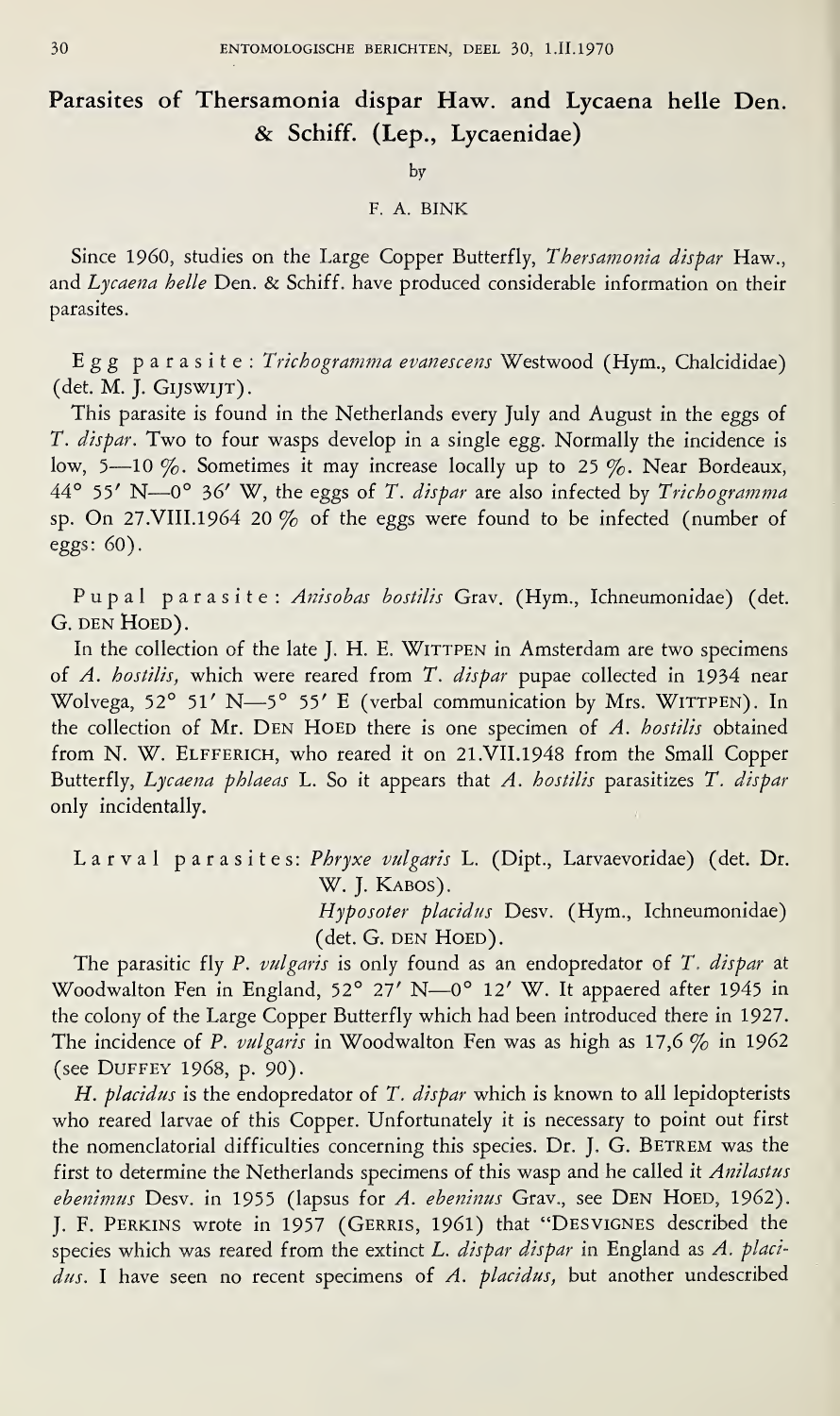species (or form) has been reared in small numbers from T. dispar batavus in this country which agrees completely with specimens reared from Heodes phlaeas".

DEN HOED (1962), possessing a lot of specimens reared from larvae collected in the Netherlands, did not agree and called the species A. vulgaris Tschek. In 1957 R. HINZ, however, rejected the name A. vulgaris, because in the collection of TSCHEK there were under the name vulgaris more than one species. He wrote that very probably Limneria vulgaris Tschek, 1871, is a synonym of Hyposoter (syn: Anilastus) ebeninus Gravenhorst 1829. He confirmed this in 1961.

On 9.IV.1962 BETREM told me that he got 21 wasps from W. L. BLOM and that he had determined these as Anilastus placidus.

In 1964 PERKINS got some material from Dr. E. DUFFEY reared from T. dispar which originated from H. G. SHORT at Esher, Surrey, England. He stated again "These are a species of Anilastus, related to placidus Desv." DEN HOED sent some Netherlands material to Perkins in 1968, and his answer was: "Your specimens do not agree with placidus Desv., which I have seen from Holland and only from dispar. They belong to the closely related species for which I have not yet succeeded in finding a name, which parasitizes also phlaeas. H. placidus differs from the species ex *phlaeas* in having the anterior lateral area of the propodeum coarsely rugose, not finely coreaceous and dull as in your specimens". We found that the species varies much in this character. The other characters agree with those mentioned in the description of Thomas Desvignes, so we saw no reason to drop the name Hyposoter placidus Desv. for the species under discussion.

I found that H. *placidus* is wide-spread throughout Europe, from the middle of Sweden to Bordeaux in South-West France. Most of the specimens we have were reared from larvae of T. dispar, a few were obtained from larvae of L. helle. On <sup>5</sup> and 7.VI.I960 about 30 first to third instar larvae of L. helle were collected in Belgium in the valley of the Warche, 50° 58' 30" N—6° 03' 00" E, 400 m, and near Hockai, 50° 28' 50" N—5° 58' 50" E, 530 m. Six caterpillars turned out to be Infected, one wasp emerged on 18.VII.1960. In Sweden, Sälen, 61° 10' N—13° 15' E, 300 m, about 50 first to third instar larvae were collected on 7.VIL 1961. <sup>13</sup> caterpillars were infected and unfortunately only one wasp emerged (on 7.VIII.1961).

This Ichneumonid has been obtained from T. dispar throughout the recent area of T. dispar batavus in the Netherlands, from De Lemmer to Zwartsluis, in France near Arbois, 46° 57' N—-5° 43\* E, 300 m and near Bordeaux, 44° 54' 5" N— 0° 36' 07" W. Near Arbois 3 fourth and fifth instar larvae were collected on 27. VII.1968, one was parasitized and the wasp emerged on 10. VIII.1968. On 30.VIII.i968 about 20 first and second instar larvae were obtained at that place and they produced 5 wasps. At the locality near Bordeaux about 40 first and second, and one fifth instar larvae were found on 27.VIII.1964 and in September 7 turned out to be parasitized. The remaining larvae hibernated and in the spring there were no further parasitized larvae. On 10.VIII.1968 three fourth instar larvae were obtained at the same locality and one was parasitized. The wasp emerged on 28. VIII.1968. All this material was checked bij DEN HOED.

More details of the biology of this endopredator were obtained from a breeding experiment in 1967. Dr. P. A. van DER LAAN, director of the Laboratory of Applied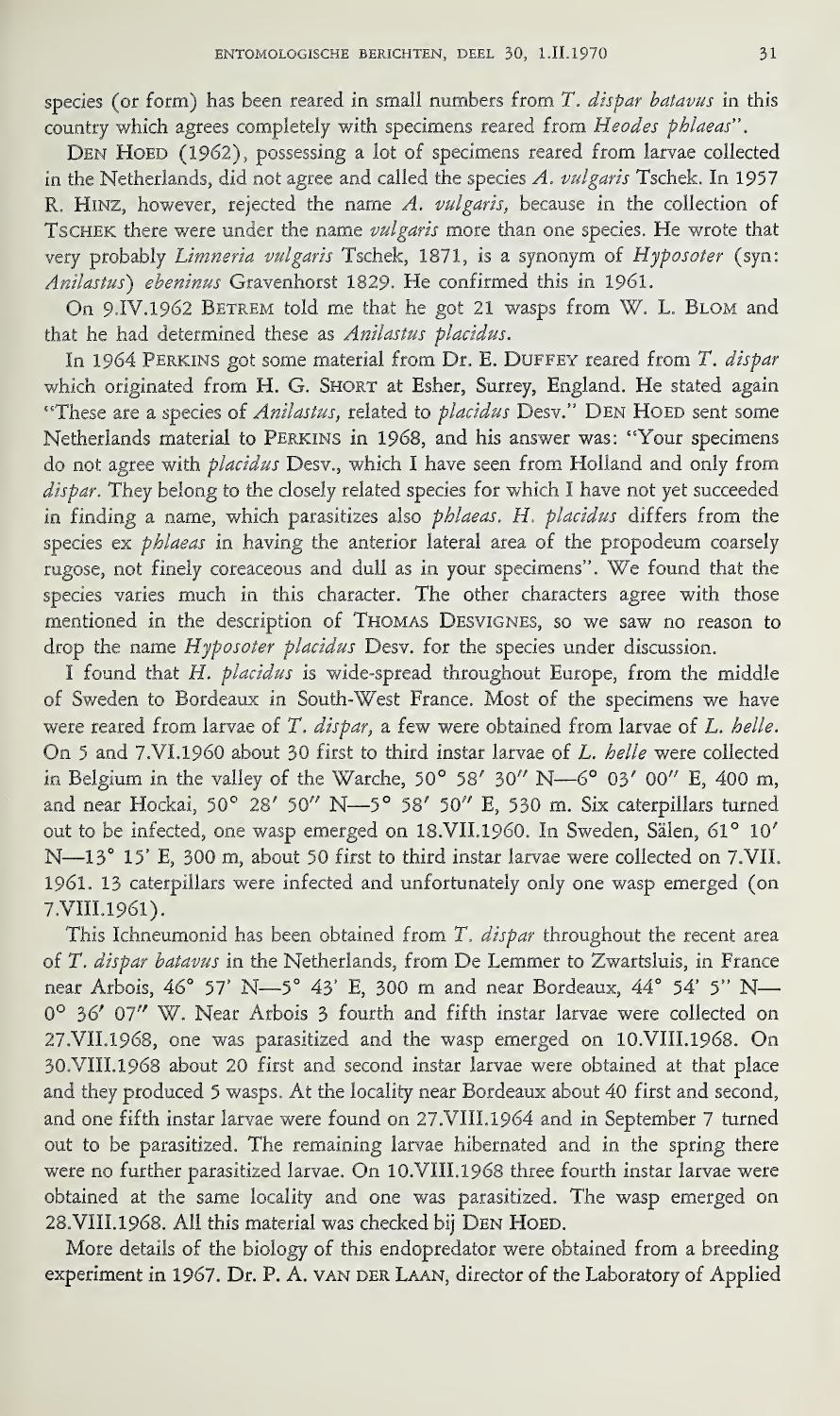Entomology in Amsterdam, kindly granted me space in his laboratory. On 31.VII. 1967, 57 first, second, and a few third instar larvae of T. dispar batavus were collected at 52° 52' 50" N—5° 41' 05" E. Diapause was induced at 20° C and 10 hours light - 14 hours dark. Lightsource a 20 W fluorescent tube. 100  $\%$ diapause was obtained (20° C and 16 hours light - 8 hours dark induces 100  $\%$ nondiapause), and no larva appeared to be infected. After a diapause period of 7 weeks, the larvae were reactivated on 20.IX at 30° C and continuous light and reared at 25° C and 16 hours light. The first caterpillar became black on 3.X and was followed by others on 6.X. On I6.X the first five wasps emerged. So the pupal stage of H. placidus takes about 10 days under these circumstances. (The pupal stage of T. dispar lasts 9 days). About 40 larvae of the fourth instar were obtained and 15 were infected, i.e. a nearly 40  $\%$  incidence. Five pupae of this wasp were stored at 15° C in an attempt to prolong the pupal stage, but all pupae turned out to be dead after a fortnight. The pupae of this endopredator seem to be vulnerable. The sex ratio of the emerged wasps was normal 1:1. They were kept at 20°-28° C and fed with 10  $\%$  honeywater. The females could easily be kept alive for 4 weeks under these conditions. Mating took place one or two days after emerging and all males died within six days. After ten days a few first instar larvae and some eggs of T. dispar were offered to the females. The eggs were neglected completely and the larvae were stung only once. The wasp first found the feeding trail of the larva and followed this trail with the antennae to the very small caterpillar at the end which it stung immediately. A second wasp neglected this punctured larva, so there appears to be a mechanism to prevent double injection. However a second trial about 15 days later, when the wasps were very excited and apparently less selective, showed that triple injection can occur. The infected larvae were reared under nondiapause conditions (25° C and 16 hours light) and after 15 days they became black. The blacking of the larvae takes about six hours, the whole killing process about three days. At the beginning the caterpillar prepares itself for moulting (spinning a silk carpet) and becomes more cylindrical in shape. The wasp leaves the caterpillar by biting a hole, normally in the thoracic area of the host.

In the case of T. dispar the endopredator kills its host in the middle of the fourth instar, in the case of  $\vec{L}$ . *helle* at the end of the last fifth larval instar. Both species of caterpillars are of the same length then, about 14—16 mm. So there is a relation between the volume of the host and the moment of pupation of the endopredator. It was once observed that an infected larva of T. dispar grew very fast and was killed at the end of the fifth instar (the larva mentioned under 3.X). The endopredator could not consume the complete body contents and the wasplarva in this case was probably not able to spin its cellophanelike cocoon within the host skin because too much haemolymph and tissue were left and so it died.

From these experiments it became clear that H. placidus is a single brooded species when its host is T. dispar batavus. The wasps are on the wing one or two weeks before the butterflies (the wasp larvae pupated in the fourth instar larvae!) and the female wasps cannot find the new first instar larvae of their host before three to four weeks or more after emerging. The species hibernates as egg or very young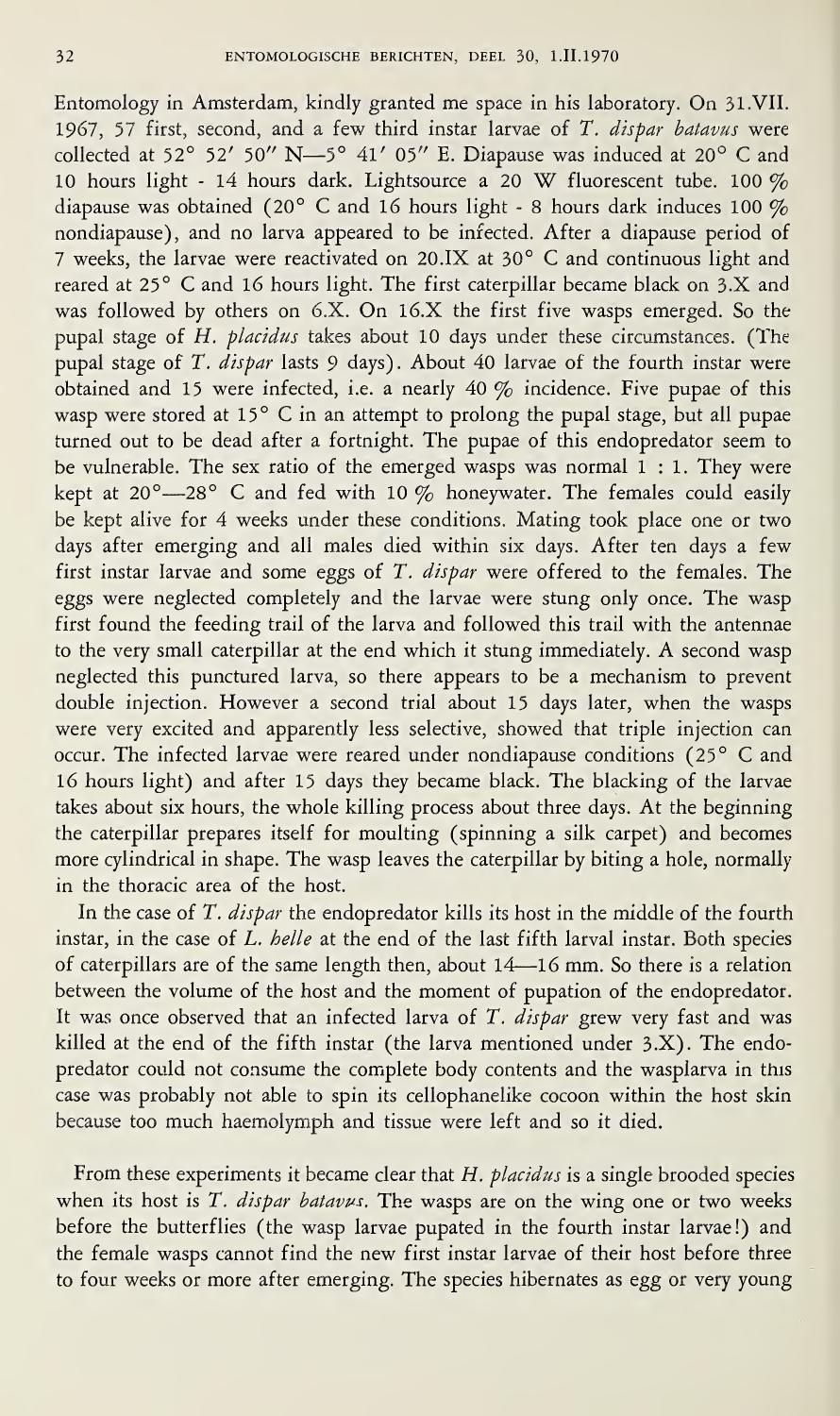larva in the third instar caterpillar. The latter starts its diapause normally in the middle or at the end of August (in unfavourable years even in October). The biology is synchronized to that of the host, although there is a big gap in time between the emergence of the wasps and the birth of the caterpillars. There is a tendency to decrease this gap by retarding the development of the host. The incidence of parasitism is in general very low. In the period I960—68 I have found over 500 fourth and fifth instar larvae of T. dispar batavus in May and early June and found altogether 18 parasitized caterpillars, i.e. 3,5  $\%$  on the average. It never exceeded 15  $\%$  locally. Higher rates were found in the examples where young larvae were collected and up to nearly 40  $\%$  in the breeding experiment mentioned.

People who likewise found a low percentage of parasitized larvae are R. A. Polak (who found no parasites at all in the period 1916—30), Ir. G. A. Graaf BENTINCK, G. DIJKSTRA Hzn., and H. J. L. T. STAMMESHAUS. On the other hand W. L. Blom claims a high mortality due to this endopredator and M. W. Camping and J. R. Caron rather had the same experience.

But the biology as outlined here, is not yet complete. Very rarely there are also found young larvae of T. dispar batavus starting a second brood in July or August. Gerris (1961) got three specimens from a locality near Zwartsluis in August I960, which did not turn into hibernation. These were all parasitized. I found one third instar larva on 15.VII.I960 in the nature reserve "Rottige Meenthe", 52° 51' N—5° 56' E, and obtained a wasp from it on 10.VIII. Also the young larvae collected in 1964 near Bordeaux showed that parasitized larvae do not hibernate. This phenomenon is rare. Probably parasitized larvae may have a somewhat higher diapause threshold than normal ones. T. dispar in the southern part of its European area has a partial second brood, perhaps 10—30  $\%$ . This has no special consequence for the endopredator. In addition in most habitats of T. dispar, L. phlaeas and Heodes tityrus Poda occur too. These hibernate as young larvae (third or fourth instar), so if H. placidus is restricted to Lycaenid larvae, it will find hosts throughout the whole summer. When H. placidus parasitizes L. helle (examples in Belgium and Sweden) the endopredator needs an alternative host, because L. belle hibernates as a pupa. In the L. belle habitat the Purple-edged because L. helle hibernates as a pupa. In the L. helle habitat the Purple-edged<br>Copper Butterfly, *Palaeochrysophanus hippothoe* L., nearly always occurs. This species hibernates as third instar larva and when it is in the fourth to fifth instar (the time of pupating of the endopredator), L. helle is just on the wing. When the latter is in the fifth larval instar, there are new first instar larvae of P. bippothoe. Only once a hyperparasite of H. placidus was found. On 10.VI.1968 a female Mesocborus sp. (Ichneumonidae) was reared from a caterpillar collected on 29.V.I968 at 52° 47' N—5° 54' E, in the nature reserve "De Weerribben''.

T. dispar and L. helle are the only Coppers which have larvae which are easy to find. This is due to the kind of foodplant: T. dispar feeds nearly always on Rumex hydrolapathum Huds. in the northern part of its European area, in the southern part on R. *bydrolapathum* and R. crispus L., very rarely on R. sanguineus L., R. conglomeratus Murr. and R. obtusifolius L. L. helle feeds on Polygonum bistorta L. and P. vivipara L. The other Lycaeninae mostly feed on R. acetosa L. and R. acetosella L. and it is very difficult to look for caterpillars on these plants.